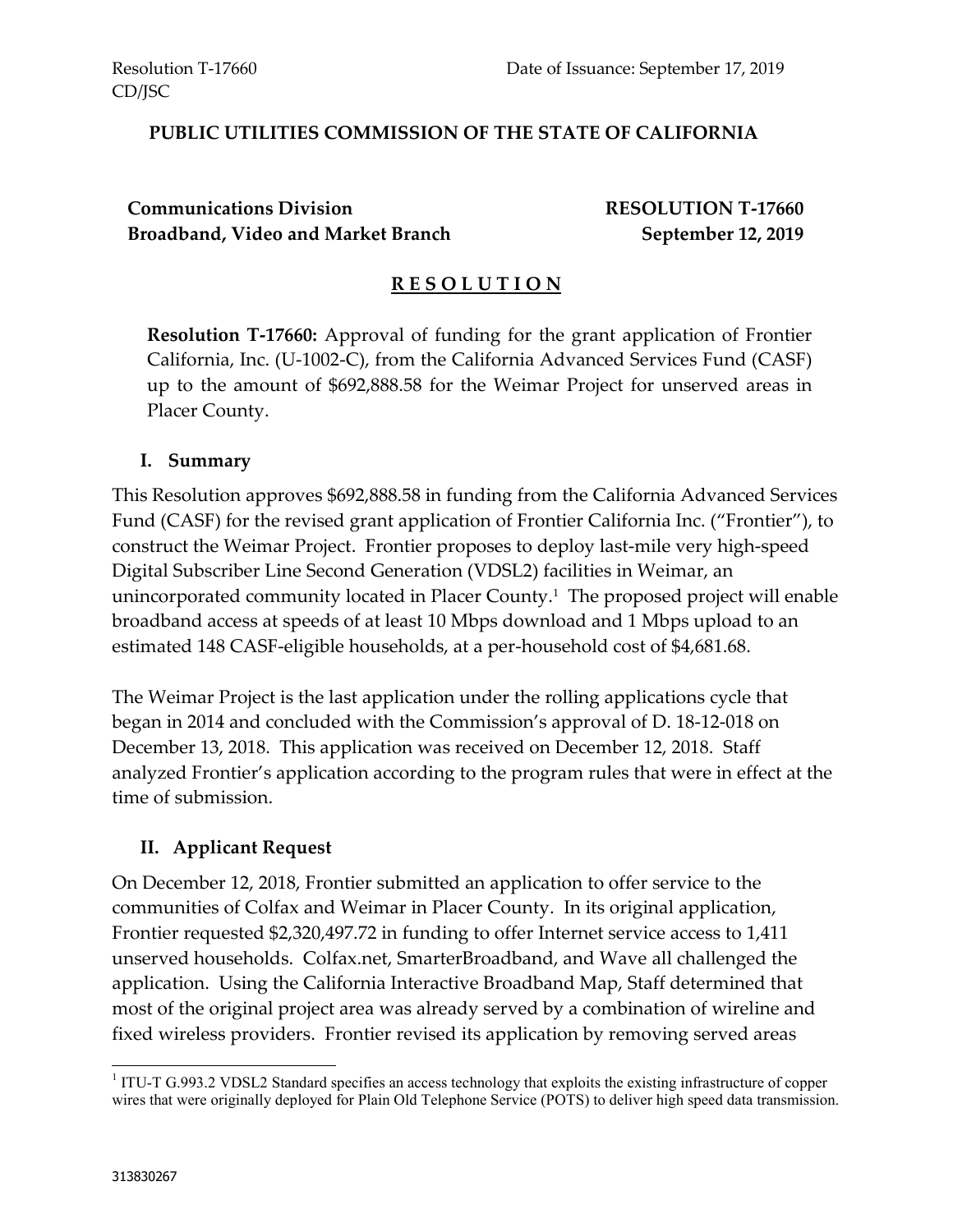from the project, including the entirety of Colfax, along with other areas Staff thought may be too costly to serve, and similarly reduced the grant request.

*Location and Topography:* Weimar is an unincorporated community in the foothills of the Sierra Nevada mountain range, at an elevation of 2600-2900 feet. It is approximately 45 miles northeast of Sacramento and 30 miles southwest of Emigrant Gap and the Tahoe National Forest via I-80. It is 70-80 miles from Tahoe City and Reno. The terrain is rough and forested.

*Applicant:* Frontier is a publicly traded corporation, the fourth largest incumbent local exchange carrier (ILEC) in the United States, and the second largest in California. As the Carrier-of-Last-Resort in Weimar, Frontier California currently provides voice service in the proposed project area via facilities acquired from Verizon California in 2016 and does not provide broadband Internet service.

*Project:* Frontier proposes adding 1,000 feet of fiber to its network, and leasing transport capacity for the middle-mile. This project will consist predominantly of equipment upgrades to Frontier's existing facilities to provide last-mile Internet service over the legacy copper infrastructure using VDSL2 technology. Staff estimates 50 percent of CASF-eligible households are within roughly 5,000 feet of Frontier's terminals and should expect very fast service (25 Mbps to a maximum of 115 Mbps), but all subscribers within roughly 10,000 feet can expect to receive speeds over 10 Mbps.

# **III. Notice and Challenges**

On December 21, 2018, Staff posted the proposed project area map, census block groups (CBGs) and zip codes for the Colfax & Weimar Project on the Commission's CASF webpage under "CASF Application Project Summaries" and sent notice regarding the project to the CASF electronic service list. Staff received challenges from Colfax.net, SmarterBroadband, and Wave. As a result of the review of these challenges and the latest data on the California Interactive Broadband Map, Staff informed Frontier that the majority of the original application was ineligible and requested Frontier to provide a revised project proposal, including revised cost estimates.

# **IV. Project Review**

# A. Project Area Eligibility

Staff has determined that the proposed project is eligible for a CASF grant. AB 1665, signed into law in October 2017, prohibits the Commission from awarding CASF funding to a project applicant if the existing facility-based broadband provider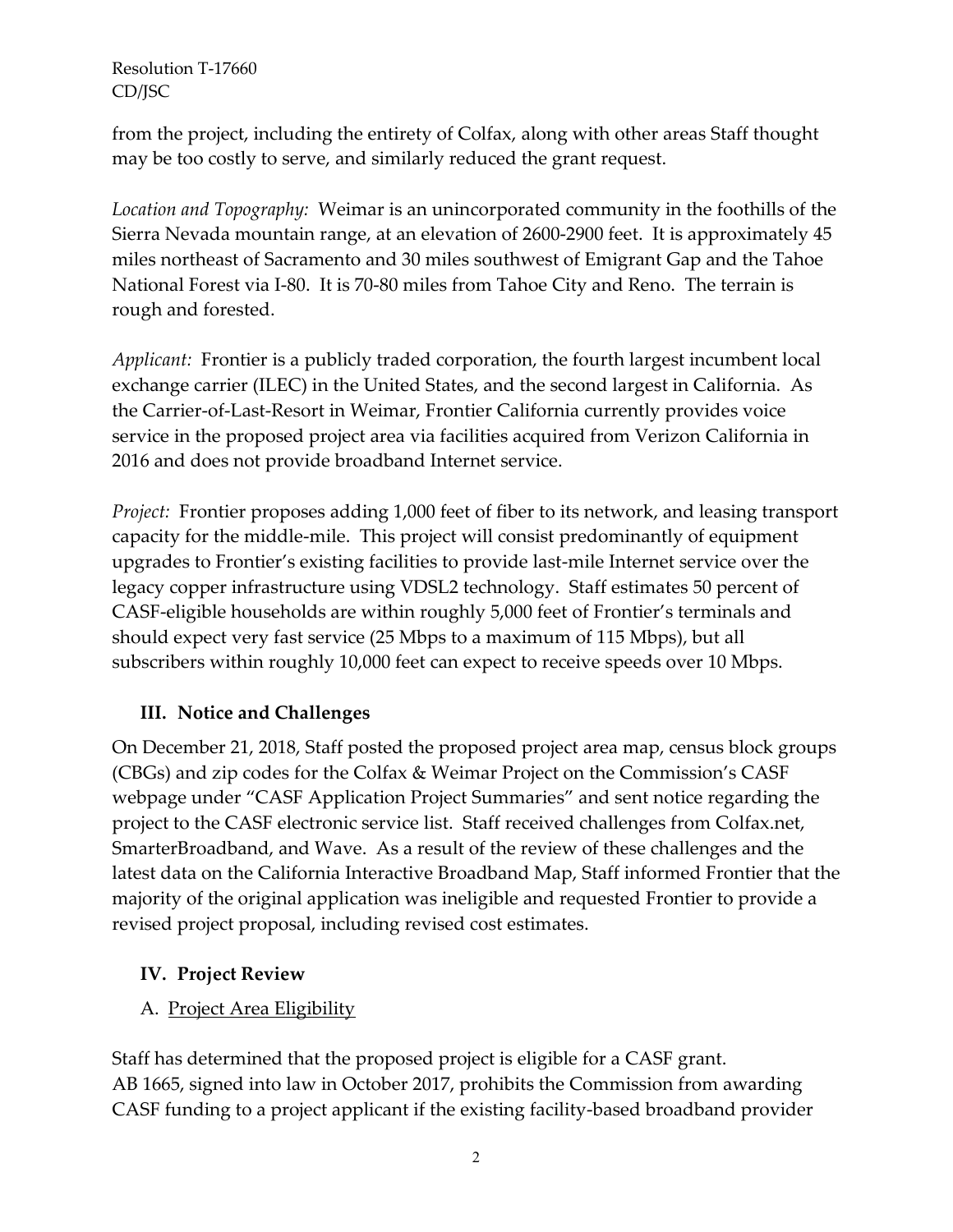demonstrates, in response to the Commission's annual offer, that it will deploy broadband or upgrade existing broadband service throughout the proposed project area within 180 days.<sup>2</sup> Additionally, until July 1, 2020, the Commission cannot approve projects located in census blocks where an existing facility-based broadband provider has accepted federal funds for broadband deployment from the Federal Communications Commission's Connect America Fund Phase II (CAF II) program, unless the existing facility-based broadband provider has notified the Commission before July 1, 2020, that it has completed its Connect America Fund deployment in the census blocks in question.<sup>3</sup>

CASF program guidelines require applicants to submit proof that the proposed project area is unserved, which is defined as where no wireline or fixed wireless broadband provider offers access at speeds of at least 6 Mbps downstream and 1 Mbps upstream. $^4$ Once Staff determines that the area is eligible as an unserved area, Staff evaluates all other information submitted by the applicant to determine if the project meets the requirements outlined in D.12-02-015.

The project area does not contain census blocks that are CAF-II accepted locations except for blocks that are part of Frontier's CAF-II footprint. Frontier filed a release of these census blocks on December 11, 2018, shortly before applying for CASF funding, thereby making the census blocks eligible for CASF funding. No "right-of first-refusal" filings were received by the January 15, 2019 deadline.

B. Project Criteria Evaluation

 $\overline{a}$ 

Staff evaluated the application with respect to the criteria defined in D.12-02-015, Appendix 1, Section VIII (Scoring Criteria). The statutory provisions adopted in AB 1665 did not revise these criteria, which include: (i) Funds Requested per Potential Customer, (ii) Speed, (iii) Financial Viability, (iv) Pricing, (v) Total Number of Households in the Proposed Area, (vi) Timeliness of Completion of Project, (vii) Guaranteed Pricing Period, and (viii) Low-Income Areas.

*Funds per household:* Frontier requests grant funding for 90 percent of project deployment costs, a per-household subsidy of \$4,681.68.

<sup>&</sup>lt;sup>2</sup> See Pub. Util. Code section  $281(f)(4)(A)(i)$  - 281 (f)(4)(A)(ii). The Commission adopted a "right of first refusal" process in T-17443, June 27, 2014, and T-17590, December 20, 2017.

<sup>&</sup>lt;sup>3</sup> See Pub. Util. Code section  $281(f)(5)(C)(i) - 281(f)(5)(C)(ii)$ 

<sup>&</sup>lt;sup>4</sup> See Pub. Util. Code section 281(f)(5)(A). The latest version of the California Interactive Broadband Availability Map uses wireline data as of December 31, 2017.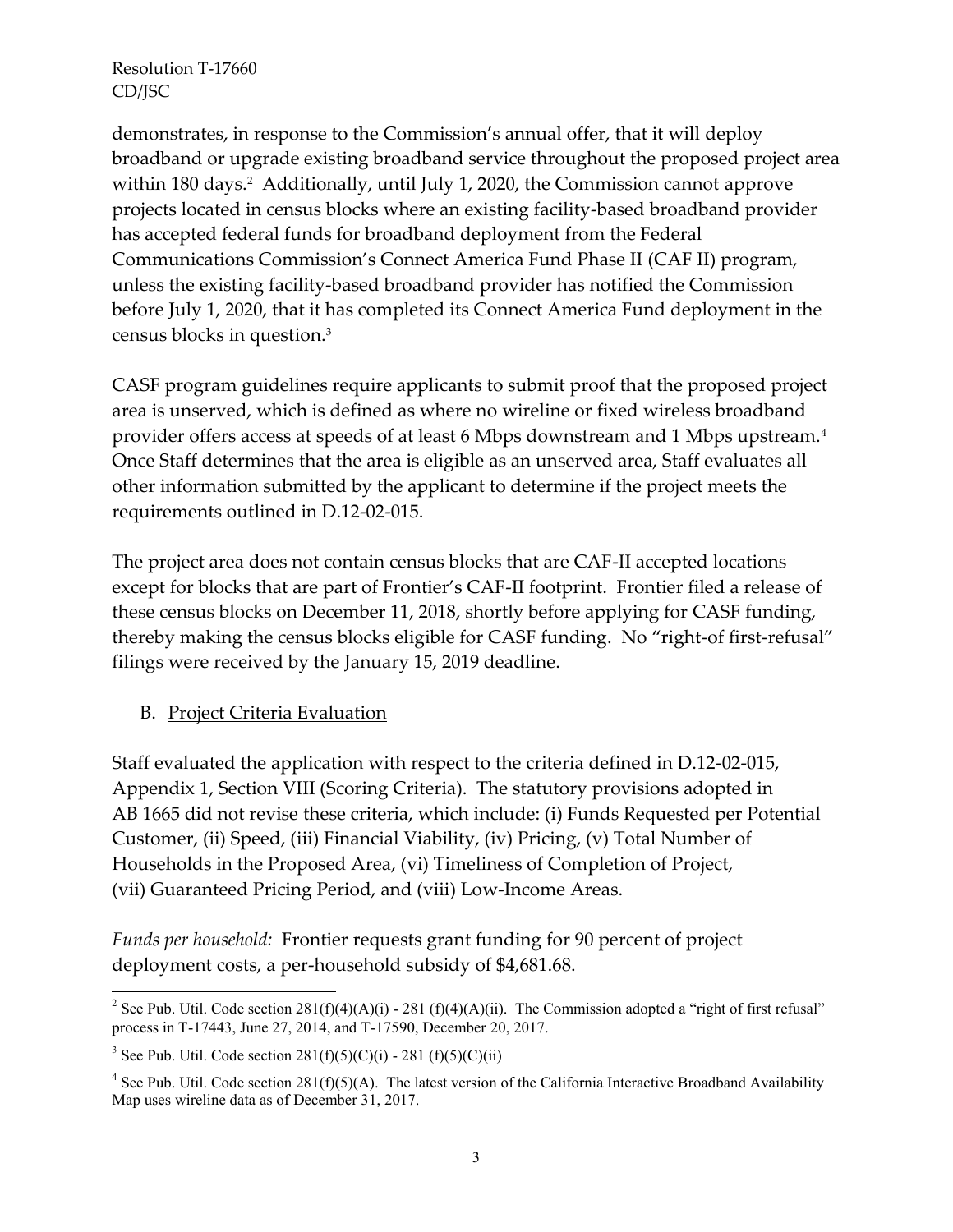This project is in line with the average historical cost of CASF last-mile projects, which cost \$4,438 per household. <sup>5</sup> The project is funded at 90 percent deployment cost, which is more than previously capped projects at no more than 60-70 percent reimbursement costs. Staff notes that this is a DSL project, and the cost would be higher compared to other DSL projects approved by the Commission. The total number of households for this project is 148, which is significantly less compared to other Frontier DSL projects that range from 234 to 1,017 total households. <sup>6</sup> The higher cost per household is due to the low density of eligible households in the project area. Further, in addition to the equipment upgrades to the Weimar Central Office, Frontier must also upgrade equipment facilities at its Colfax Central Office in order to serve the Weimar project area. Due to the additional equipment upgrades required in Colfax, the cost per household increased by \$1,000 overall.

*Speed:* The proposed speed offerings (up to 115 Mbps download and up to 12 Mbps upload) meet the 10/1 minimum performance requirement set by AB 1665. Most households should expect speeds near 25 Mbps download and 2 Mbps upload. The proposed speeds rank comparatively lower than the average of all CASF projects previously awarded, though similar to other DSL technology projects.

*Financial Viability:* Based on the pro forma financial statements submitted by Frontier, Staff believes the applicant is capable of funding its \$76,897.62 share of project investment costs and that the projected revenues will exceed the costs of operating the facilities.

Staff notes that some of Frontier's investors have raised concerns about the company's financial viability. Frontier showed a \$643 million loss in 2018 and its stock has lost 77 percent of value in the past 12-month period. However, in 2019, Frontier has managed to stabilize its revenue and made significant efforts to reduce debt and improve its financial leverage profile, including selling of wireless and wireline assets and effectively extending loan maturities, to aid in a company rebound after four consecutive years of reported losses. Staff considers the risk low that Frontier will receive ratepayer funds and then not complete the project and not operate it for at least five years. The project should be profitable to operate.

*Pricing:* Frontier commits to the broadband pricing plan in Table1 below, for two years starting from the date service begins. There is no long-term commitment required by

 $\overline{a}$ 

<sup>&</sup>lt;sup>5</sup> See 2018 Annual Report on the California Advanced Services Fund, California Public Utilities Commission, Issued April 2019, pages 17-18.

<sup>6</sup> Resolution T-17169 and T-17522.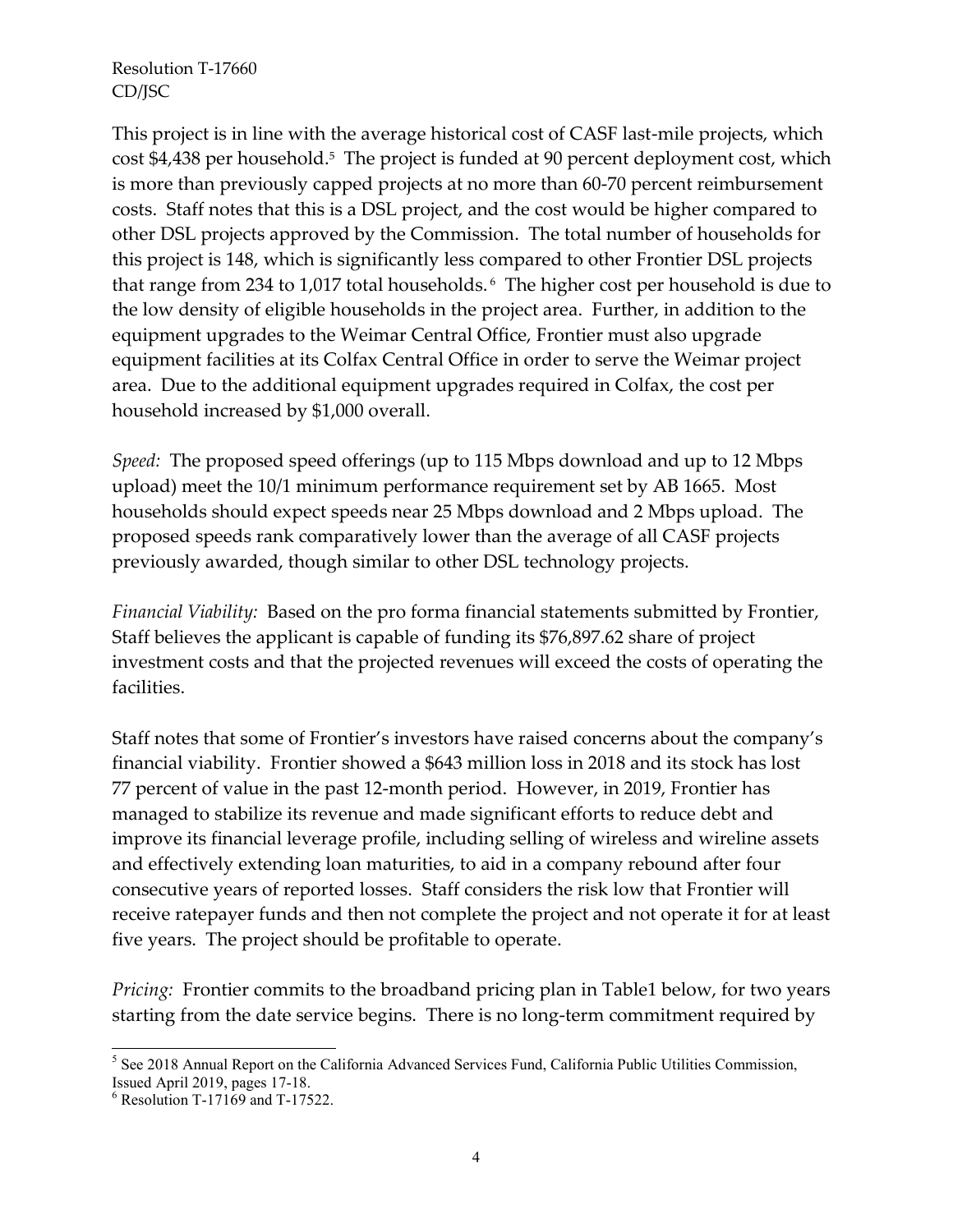the consumer to receive these prices. Frontier's typical activation fee of \$9.99 will be waived for this project, in line with CASF requirements. LifeLine-eligible subscribers are also eligible for discounted broadband service (12 Mbps download / 1 Mbps upload for \$13.99/month) if broadband service is bundled with LifeLine-discounted voice service. Compared to all CASF projects, on a \$/Mbps basis, the non-discounted prices are 37 percent above the median.

| <b>Download Speed</b> | <b>Upload Speed</b> | <b>Monthly Price</b> |
|-----------------------|---------------------|----------------------|
| 12 Mbps               | 1 Mbps              | \$25.00              |
| 18 Mbps               | 1 Mbps              | \$30.00              |
| 25 Mbps               | 2 Mbps              | \$35.00              |
| 45 Mbps               | 3 Mbps              | \$40.00              |
| 70 Mbps               | 3 Mbps              | \$45.00              |
| 90 Mbps               | 5 Mbps              | \$50.00              |
| 115 Mbps              | 12 Mbps             | \$60.00              |

|  | Table 1. Proposed Broadband Pricing |  |
|--|-------------------------------------|--|
|  |                                     |  |

*Households in project area:* Based on the latest U.S. Census data, there are 148 CASF-eligible households in the proposed project area. An additional 1,374 CASF-ineligible households will benefit from upgrades made in this project.

*Project Completion Timeline:* The applicant expects less than 11 months from the date of approval to begin providing service. By comparison, the average approved project has required over 22 months to complete.

*Low-income areas:* According to U.S. Census data, the median income in the census block groups affected by the project is \$65,874.20 and is not considered a low-income area. Some census block groups' median incomes fall below the statewide median of \$63,783, but none fall below the standard of \$50,200 used by California Alternate Rates for Energy and, as of D. 18-12-018, the CASF.

# C. Safety and Community Input Considerations

The CASF program encourages the deployment of broadband throughout the State to enable the public to access Internet-based safety applications, telehealth services, access to emergency services, and to allow first responders to communicate with each other and collaborate during emergencies.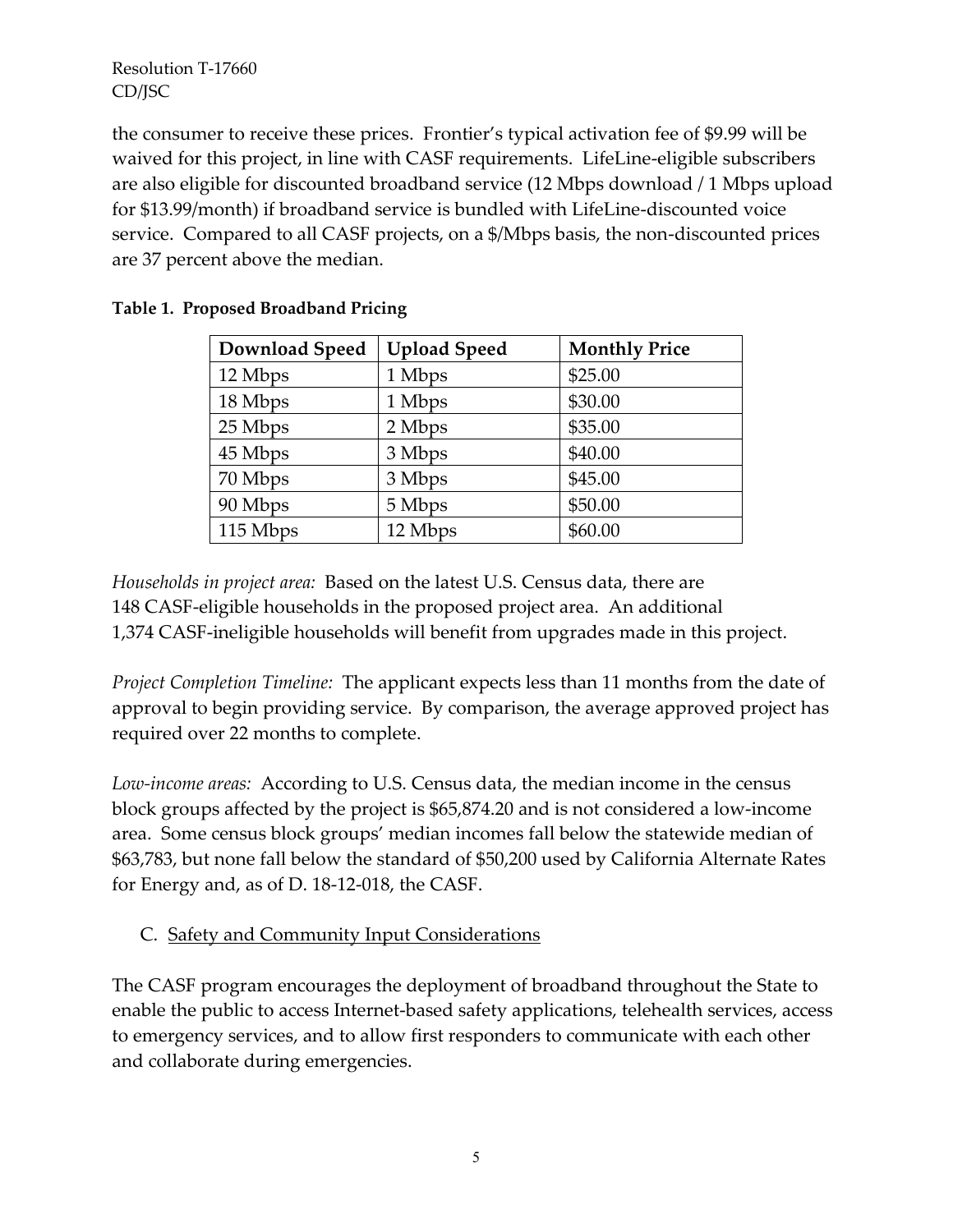The proposed project area is located within a Tier 2 fire-threat zone where reliable broadband Internet service will promote public safety and play an important role in response and recovery from future fires. The Twin Pines-Weimar area has been designated by CalFire as "Communities at Risk" of damage from wildfire with a history of major fires that have occurred in the western foothills of the Sierra Nevada mountain range and Tahoe National Forests. The local Placer Hills Fire Protection District (Station 86, located at 100 W Weimar Cross Road) will have access to enhanced communications services as a result of the proposed project.

Additionally, the project will bring enhanced broadband service availability to the only Hospital in the Weimar area, Weimar Family Care, as well as the recently accredited Weimar Institute, which includes the Weimar College and NEWSTART Medical Clinic. The Weimar Academy (a private boarding high school) and Weimar Hill School (K-12) of the Placer Hills Unified School District will also benefit from the availability of enhanced communications services.

#### D. Funding Level Determination

Pub. Util. Code section 281(f)(13), amended in 2017 by AB 1665, authorizes the Commission to award grants to fund all or a portion of the project and requires that it determine, on a case-by-case basis, the level of funding to be provided. Further, the Scoping Memo in CASF Rulemaking 12-10-012 stated that "(u)ntil new program rules are in place, the Commission will continue funding of applications in the interim from the remaining funds."<sup>7</sup> Given that AB 1665 took effect immediately and D.18-12-018 has since established revised program rules, it is appropriate for Staff to review this project application relative to the new Section 281 statutory language and all operative rules.

*Frontier's Request:* Frontier requests the Commission award the company a grant to cover 90 percent of costs for the proposed Weimar Project.

*Staff Analysis:* AB 1665 allows the Commission to award up to 100 percent of project costs.<sup>8</sup> Staff used the statutory factors for consideration of the grant funding level, as

 $\overline{a}$ 

<sup>&</sup>lt;sup>7</sup> See, Scoping Memo Ruling, dated February 14, 2018, page 13.

<sup>&</sup>lt;sup>8</sup> Pub. Util. Code, § 281(f)(13). See Bill Analysis prepared by California Assembly Committee on Conveyance, April 26, 2017, p.4. "Arguably since the creation of CASF, most areas that have been served by CASF funds are projects in which applicants feel that their cost, combined with CASF funds, warrant an investment in deploying broadband in such areas. However, this leaves most of the remaining unserved areas of state, mostly in rural and small communities, still without broadband connectivity due to the lack of investment by providers who feel that the difficulties associated with deploying and maintaining such a network in the area for a limited amount of potential customers, even combined with CASF funds, would not result in a positive return on investment. Arguably, the remaining unserved households potentially are households in which even a 70% total cost CASF grant still does not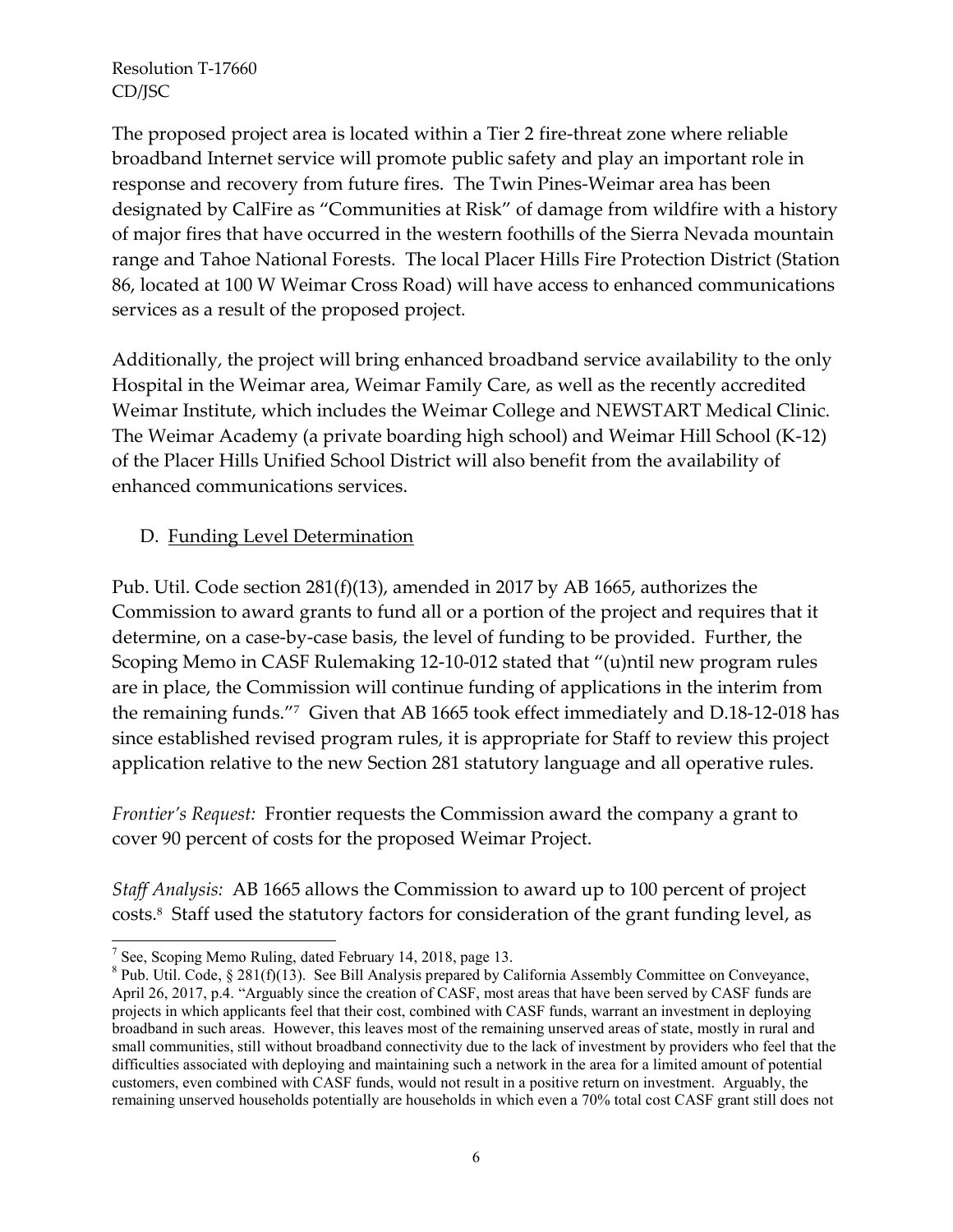$\overline{a}$ 

described by Pub. Util. Code sections 281(f)(13) and 281(b)(2)(B)(i), and CASF rules adopted in D.18-12-018, in the following manner to determine the grant funding level for the Weimar Project:

## 1. **Baseline for Eligible Project – 60 Percent Funding**

CASF program is intended to finance capital costs of projects deploying broadband facilities in unserved and underserved areas of California. Pursuant to CASF rules adopted in D.18-12-018, the baseline funding level for a project meeting all CASF eligibility criteria qualifies for 60 percent funding.

*Assessment:* Weimar meets all the eligibility criteria, as previously described in the Project Area Eligibility evaluation section and receives 60 percent funding.

## **2. Service Level Preference – 40 Percent Funding**

Section 281(b)(2)(B)(i) encourages the Commission to: "Give preference to projects in areas where Internet connectivity is available only through dial-up service that are not served by any form of wireline or wireless facility-based broadband service or areas with no Internet connectivity."

*Assessment:* According to the California Interactive Broadband Map, even the parts of Weimar that are unserved by wireline or fixed wireless broadband service have access to mobile data services. Thus, this project does not meet this criterion.

#### **3. Low Income Consideration – 40 Percent Funding**

Pursuant to CASF rules adopted in D.18-12-018, projects serving low-income areas (median household income less than \$50,200) are eligible for an additional 30 percent, while applicants that offer a plan to low-income customers for no more than \$15/month are eligible for an additional 10 percent funding.

*Assessment:* The median income of the census block groups in the proposed project area is \$65,874.20; thus, this project does not meet the 30 percent low-income criteria.

provide enough incentive for a provider to build. Hence, CPUC should consider awarding grants that offer funding for 100% of total costs when warranted."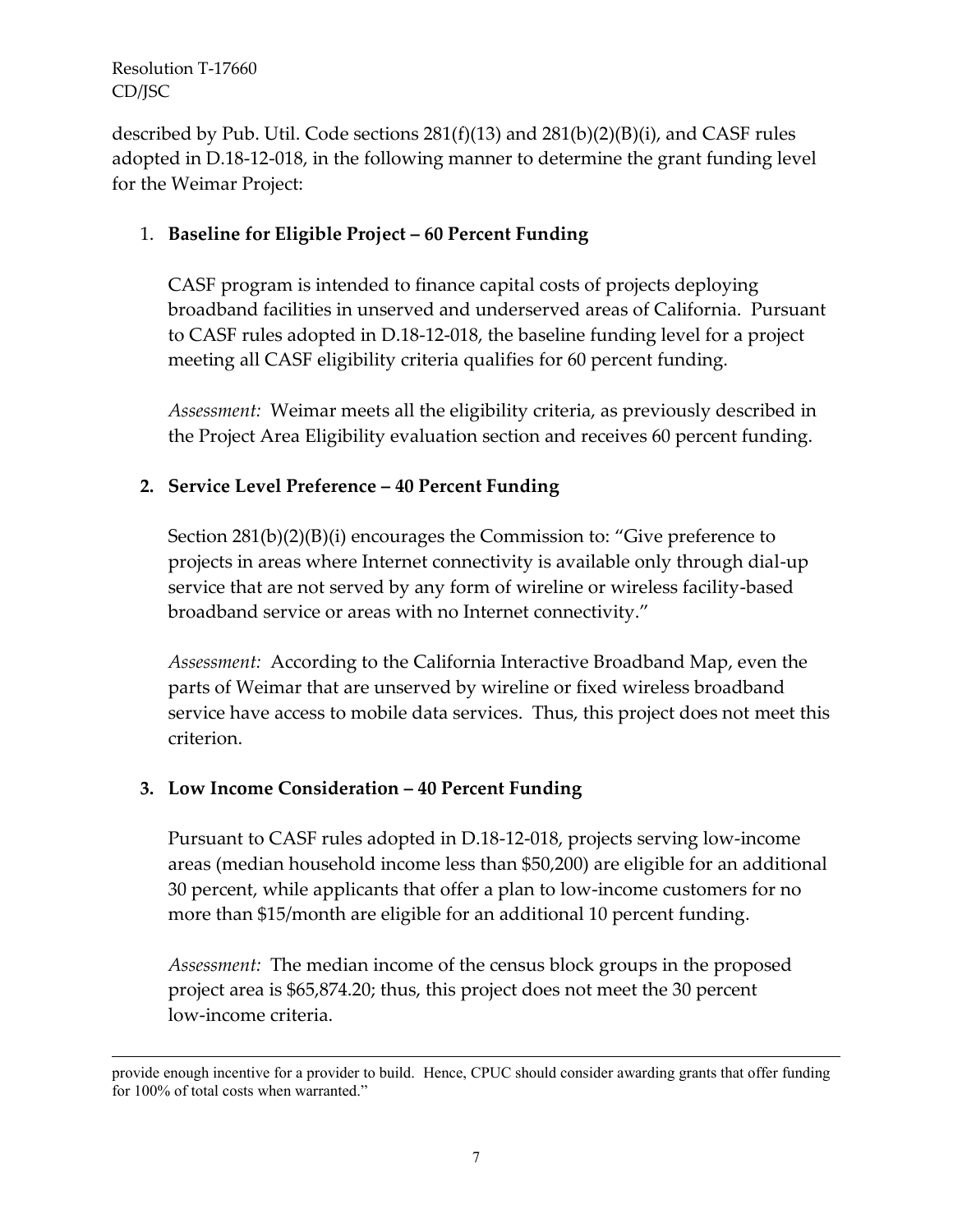Frontier commits to offer LifeLine-eligible subscribers discounted broadband plans at \$13.99/month. Thus, this project is eligible for an additional 10 percent funding.

### **4. Funding Level Factor Consideration – 20 Percent Funding**

Section 281(f)(13) states that: "The Commission shall… consider factors that include but are not limited to, the location and accessibility of the area, the existence of communication facilities that may be upgraded to deploy broadband, and whether the project makes a significant contribution to achievement of the program goal." Staff proposes that each of these factors receive an additional 10 percent funding, consistent with T-17613 and T-17614.

*Assessment:* Due to the proposed project's location in the foothills of a National Forest, Staff considers the project area to be complex terrain and relatively inaccessible to advanced broadband communications infrastructure, thus eligible for additional funding. Staff also considers the project eligible for additional funding due to Frontier's use of existing infrastructure to upgrade and deploy broadband. Regarding whether a project makes a significant contribution to achievement of the program goal, the Commission has established priority areas for broadband infrastructure deployment in Resolution T-17443. Further, in February 2017, Staff published a High-Impact Analysis.<sup>9</sup> Weimar has not been recognized in either document as making a significant contribution toward achievement of the program goal beyond the contribution made by other CASF grants. In total, this project is eligible for an additional 20 percent funding in consideration of meeting two of the three described factors.

*Recommended Grant Funding Level:* After weighing the considerations listed above, Staff recommends awarding 90 percent funding for this project.

 $\overline{a}$  $9$  Resolution T-17443 and the Staff High-Impact Analysis are available on the CPUC website; [www.cpuc.ca.gov/General.aspx?id=6442455975](http://www.cpuc.ca.gov/General.aspx?id=6442455975)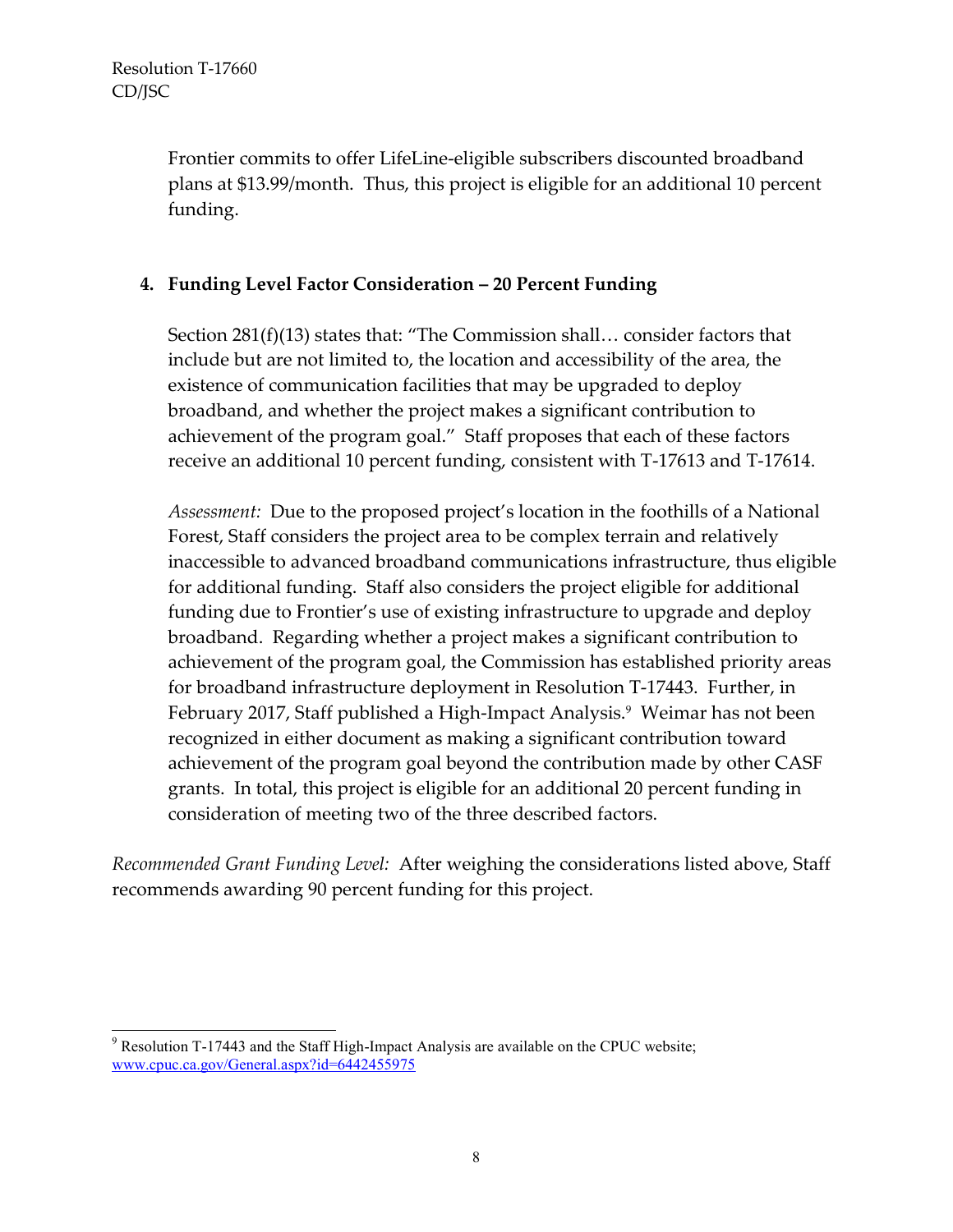## **V. Compliance Requirements**

Frontier is required to comply with all the guidelines, requirements, and conditions associated with the grant of CASF funds as specified in D.12-02-015.

# A. California Environmental Quality Act (CEQA)

All CASF grants are subject to California Environmental Quality Act (CEQA) requirements unless the project is statutorily or categorically exempt pursuant to the CEQA Guidelines.

Frontier has provided the Commission with its plan to use existing Frontier owned underground conduit systems for the installation of 1,000 feet of fiber to support new remote terminals. The new fiber cable will be spliced from already existing splice points. The new remote terminals will be installed at Frontier facilities where copper cabling, power, and copper cross connect already exists. Frontier will upgrade the electronics to increase broadband capacity but will not replace the copper cable infrastructure.

Based on the above information, Energy Division has confirmed that the project is categorically exempt from CEQA review. This project meets the criteria of the CEQA categorical exemptions for CEQA Guidelines § 15301 (Existing Facilities) and CEQA Guidelines § 15302 – Replacement or reconstruction of existing structures and facilities. Thus, the entirety of the Weimar project is categorically exempt from CEQA review.

#### B. Deployment Schedule

Staff expects Frontier to complete the project within 24 months from start date (as determined by the procedure below), and the applicant has committed to do so. If the applicant is unable to complete the proposed project within the 24-month timeframe requirement, Frontier must notify the Director of the Communications Division as soon as it becomes aware of this possibility. If such notice is not provided, the Commission may reduce payment for failure to satisfy this requirement of notifying the Director on a timely basis.

#### C. Execution and Performance

Frontier shall determine a project start date after the CASF grant recipient has obtained all approvals. The Commission may terminate the grant should Frontier or any contractor it retains fail to commence work by the designated date, upon five days'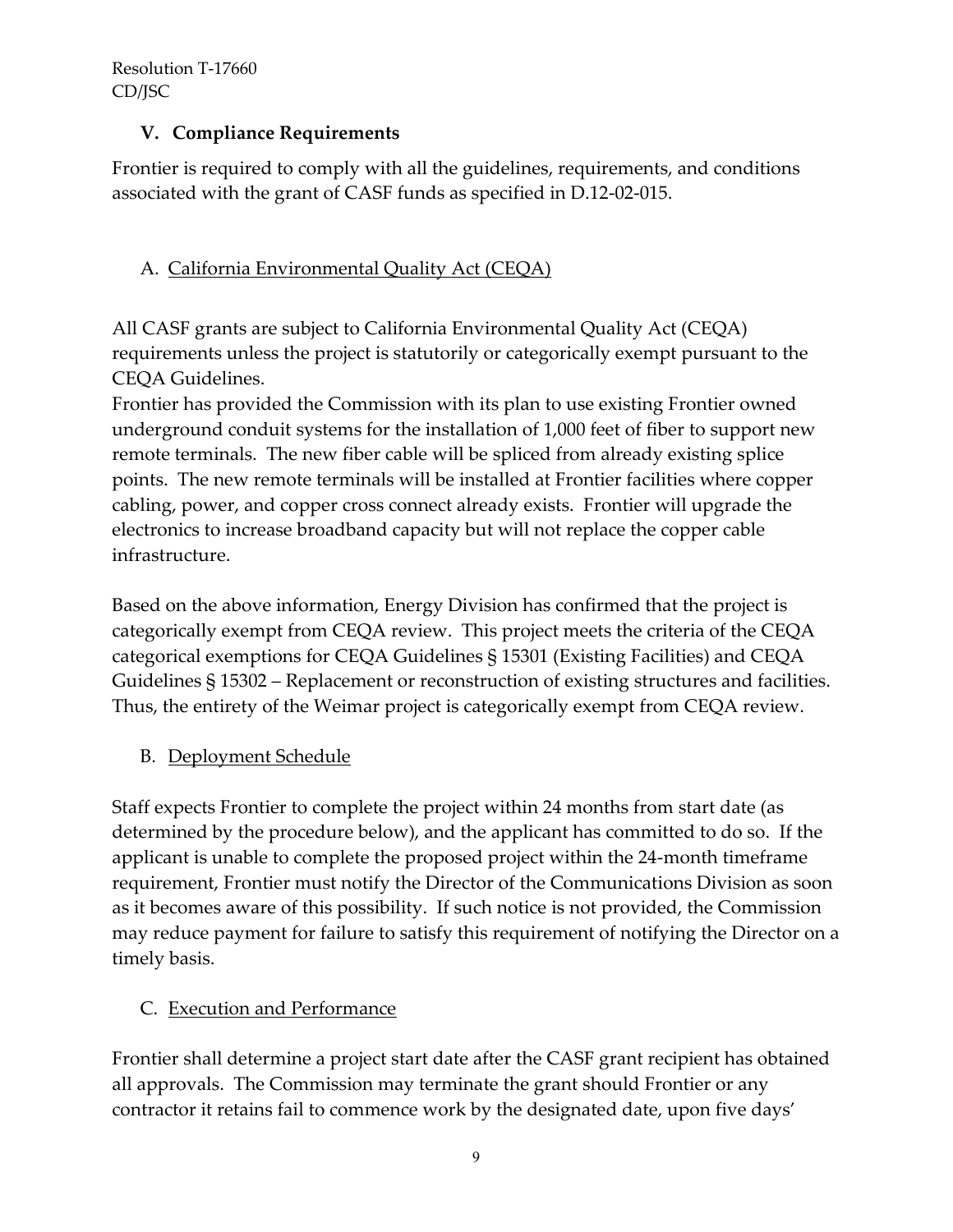written notice to Frontier. In the event Frontier fails to complete the project in accordance with the terms of CPUC approval as set forth in this resolution, Frontier shall reimburse some or all of the CASF funds that it has received. Frontier must complete all construction covered by the grant on or before the grant's termination date.

# D. Performance Bond

CASF rules do not require a performance bond if the applicant certifies that the percentage of the total project cost it is providing comes from its capital budget and is not obtained from outside financing. In its application, Frontier requested 90 percent funding and certified that 10 percent of the total project costs it is providing will come from its existing capital budget.

# E. Price Commitment Period

The minimum required price commitment period for broadband service to all households within the project area is two years after project completion. Frontier guarantees the price of service offered in the project area for two years.

## F. Project Audit

The Commission has the right to conduct any necessary audit, verification, and discovery during project implementation/construction to ensure that CASF funds are spent in accordance with Commission approval.

Frontier's invoices will be subject to a financial audit by the Commission at any time within three years of completion of the work.

#### G. Providing Voice Service

Frontier has certified that its basic analog telephone service meets the Federal Communications Commission (FCC) standards for E-911 service and battery backup.

#### H. Reporting

Frontier must submit quarterly progress reports on the status of the project irrespective of whether Frontier requests reimbursement or payment.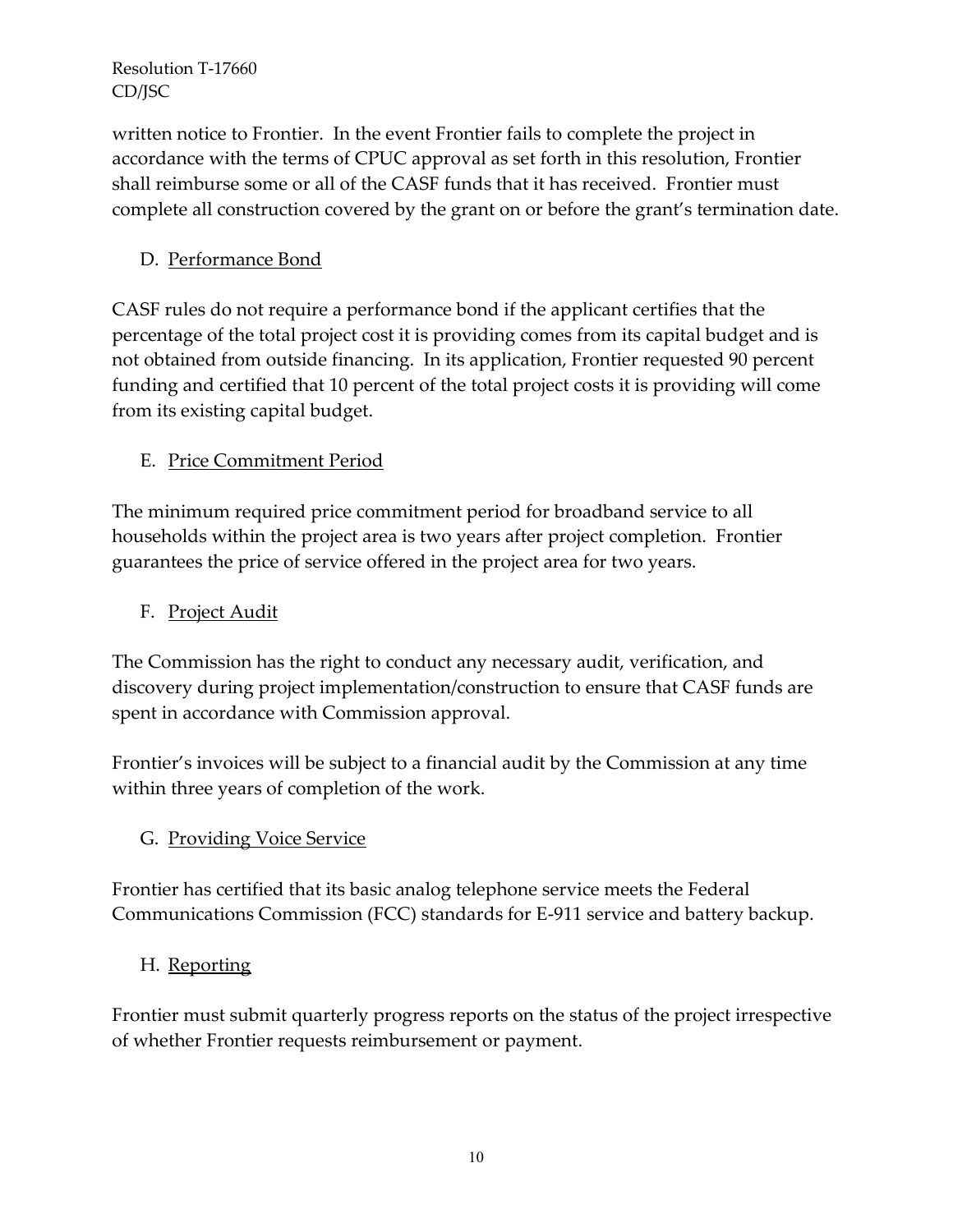Progress reports shall provide the schedule for deployment, major construction milestones, and costs submitted in the proposal; indicate the actual date of completion of each task/milestone as well as problems and issues encountered, and the actions taken to resolve these problems and issues during project implementation and construction; and identify future risks to the project. Frontier must certify that each progress report is true and correct under penalty of perjury.

Frontier must submit a project completion report before full payment of the project. Frontier shall also include test results on the download and upload speeds on a CBG and zip code basis in the final completion report.

# I. Submission of Form 477

The FCC currently requires broadband providers to biannually submit Form 477, which includes speed data. While there is an imperfect match between the data that is reported in the Form 477 and to the CASF, the Form 477 data will be useful in documenting CASF deployment for the service provider's new service. Pursuant to General Order 66-D, service providers in California must submit a copy of its Form 477 data directly to the CPUC, concurrent with its submission of the same data to the FCC for a five-year period after completion of the project.<sup>10</sup>

# J. Prevailing Wage

Section 1720 of the California Labor Code specifies that CASF-subsidized projects are subject to prevailing wage requirements. Frontier has committed to follow state prevailing wage requirements with regards to this project.

# K. Payments to CASF Recipients

Submission of invoices from and payments to Frontier shall be made at 25 percent completion intervals, in accordance with Section XI of Appendix 1 of D.12-02-015 and according to the guidelines and supporting documentation required in D.12-02-015.

Payment to Frontier shall follow the process adopted for funds created under Pub. Util. Code, §270. The Commission generally processes payments within 20-25 business days, including Communications Division and Administrative Services'

 $\overline{a}$ <sup>10</sup> *Approval of the California Advanced Services Fund (CASF) Application Requirements and Scoring Criteria for Awarding CASF Funds* (2008) Cal. P.U.C. Res. No. T-17143 at 4.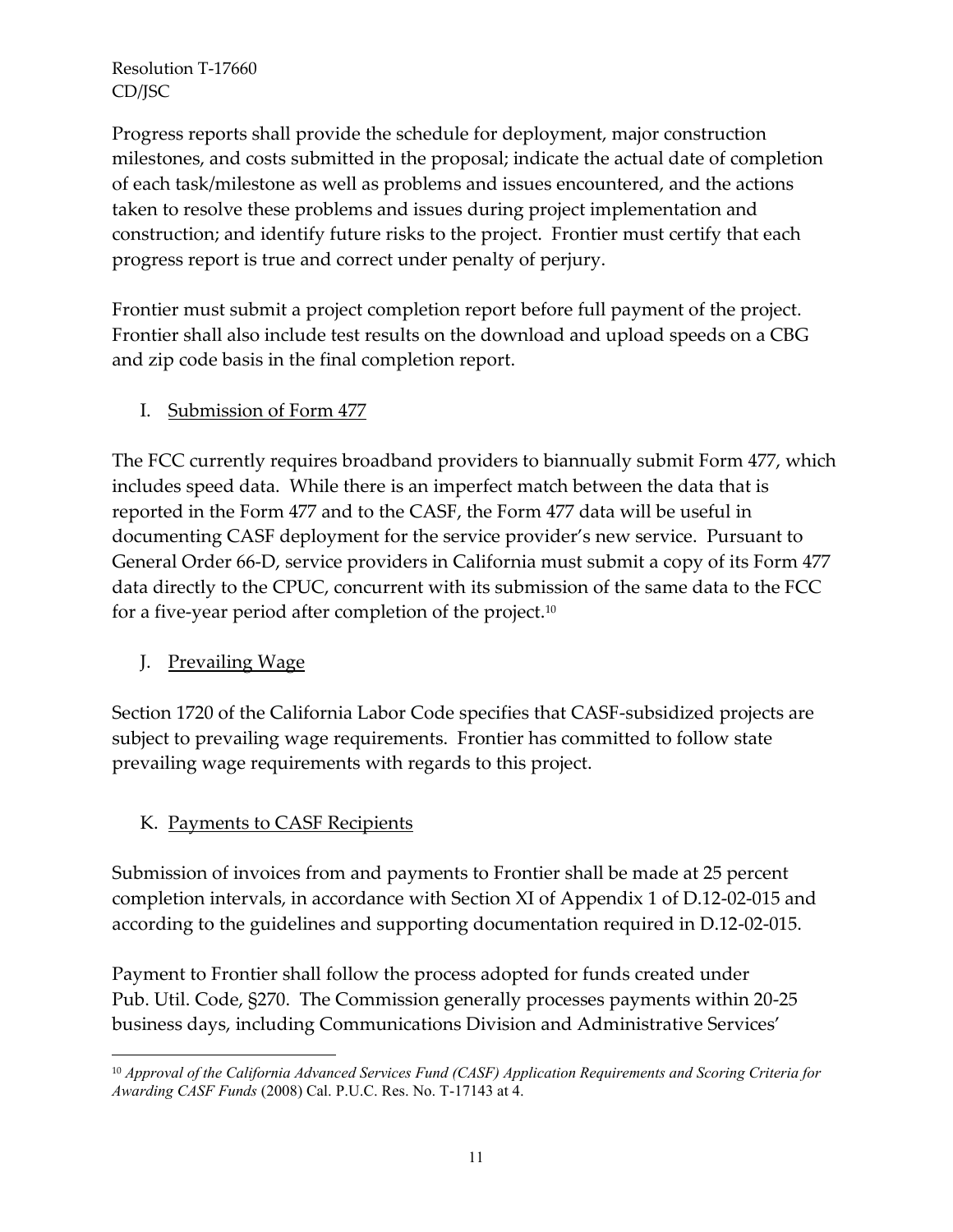review time. The State Controller's Office (SCO) requires an additional 14- 21 days to issue payment from the day that requests are received by SCO from Administrative Services.

# **VI. Comments on Draft Resolution**

In compliance with Public Utilities Code § 311(g), a notice letter was e-mailed on August 8, 2019, informing all parties on the CASF Distribution List of the availability of the draft of this resolution for public comments at the Commission's website at [http://www.cpuc.ca.gov/PUC/documents/.](http://www.cpuc.ca.gov/PUC/documents/) This letter also informed parties that the final conformed Resolution adopted by the Commission will be posted and available at this same website. No comments were received.

# **VII. Findings**

- 1. Frontier filed an application for CASF funding for its Colfax and Weimar Project on December 12, 2018. The proposed project would upgrade Frontier's existing copper-based network in the area to provide up to 115 Mbps service to Colfax and the unincorporated community of Weimar, California, in Placer County. Only some areas in Weimar are currently considered unserved by the CASF.
- 2. Staff posted the proposed project area map, CBGs and zip codes for Frontier's Weimar Project on the Commission's CASF webpage under "CASF Application Project Summaries" on December 19, 2018.
- 3. Staff received one valid challenge to this project which was used to render large portions of the original project area ineligible for a grant. The application was amended for only the remaining eligible areas located in CBGs: 060610220022, 060610220023, 060610219022, 060610219011, 060610219012
- 4. Staff reviewed and analyzed data submitted for Frontier's Weimar Project CASF grant application to determine the project's eligibility for CASF funding. This data included, but was not limited to: proof of a CPCN (U-1002-C) from the Commission; descriptions of current and proposed broadband infrastructure; geographic information system (GIS)-formatted shapefiles mapping the project areas; assertion that the area is unserved; number of potential subscriber households and average incomes; project construction schedule; project budget; proposed pricing and commitment period for new subscribers; and financial viability of the applicant.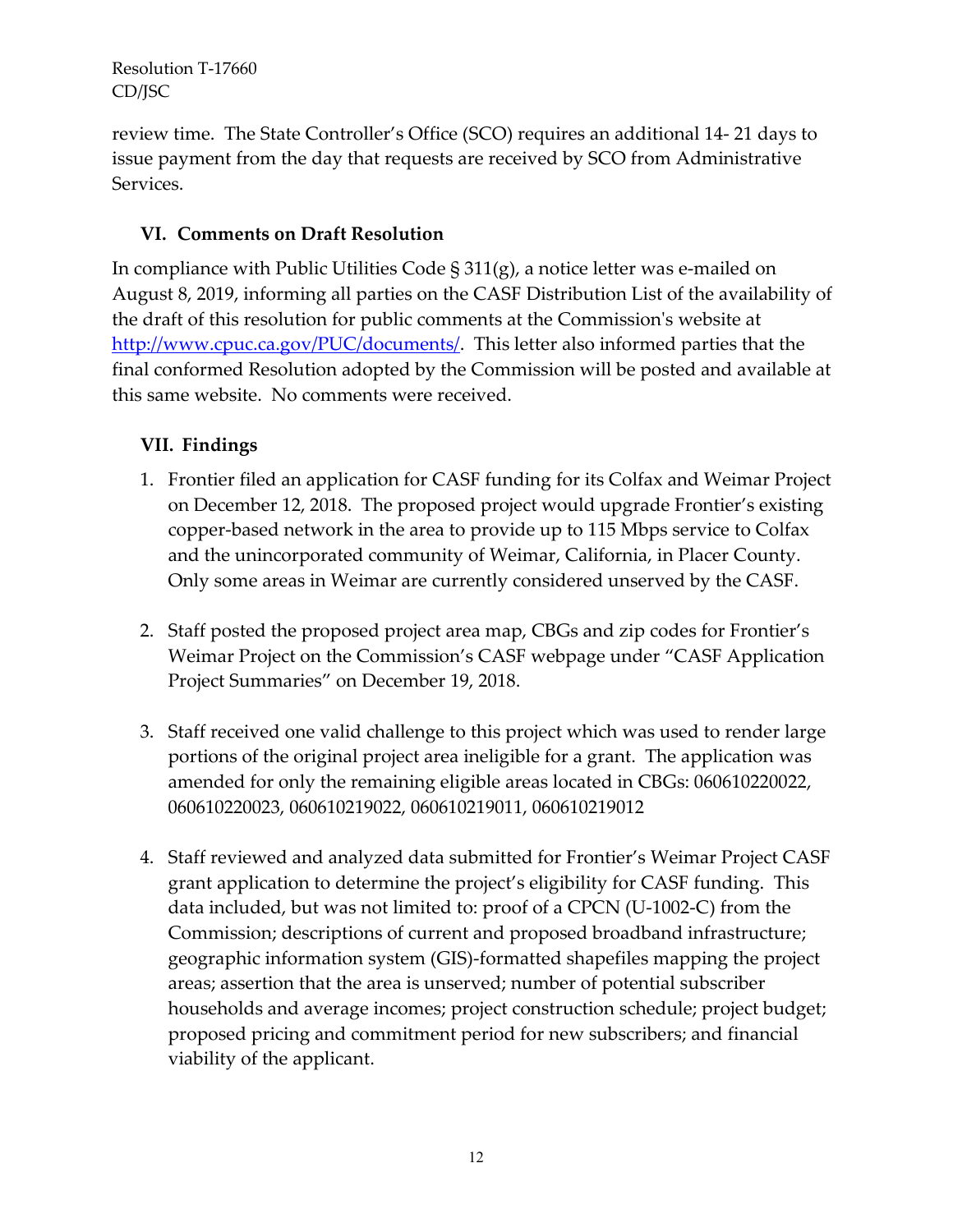- 5. Staff reviewed the submitted shapefiles, which mapped the proposed broadband deployment using United States 2010 Census data and the California Interactive Broadband Map, with availability data current as of December 31, 2017. These maps helped to verify the availability and speed of any broadband service, where available. The project area was determined to be unserved.
- 6. Based on its review, Staff determined that the project qualifies as CASF grant eligible pursuant to D. 12-02-015, and new subsections of the Pub. Util. Code section 281, and therefore recommends Commission approval of CASF funding at the 90 percent funding level for Frontier's Weimar Project, resulting in an award of \$692,888.58.
- 7. The Commission finds the funding level recommendation prepared by Staff to be a reasonable interim interpretation of the statute for Staff to use on CASF Infrastructure Grant applications received prior to the Commission approving updated rules.
- 8. Frontier is required to comply with all guidelines, requirements, and conditions associated with the granting of CASF funds as specified in D.12-02-015, D.14-02-018, Resolution T-17443 and this Resolution and must submit the FCC Form 477, as specified in T-17143.
- 9. The project qualifies for the following categorical exemptions from CEQA review: CEQA Guidelines § 15301 (Existing Facilities) and CEQA Guidelines § 15302 – Replacement or reconstruction of existing structures and facilities.
- 10. A notice letter was e-mailed on August 8, 2019, informing all applicants filing for CASF funding, parties on the CASF distribution list of the availability of the draft of this Resolution for public comments at the Commission's website http://www.cpuc.ca.gov/PUC/documents/. This letter also informed parties that the final confirmed Resolution adopted by the Commission will be posted and available at this same website.
- 11. The Commission published the Draft Resolution on August 8, 2019 and received no comments.

# **THEREFORE, IT IS ORDERED that:**

1. The Commission shall award \$692,888.58 to Frontier for the Weimar Project as described herein and summarized in Appendix A of this Resolution.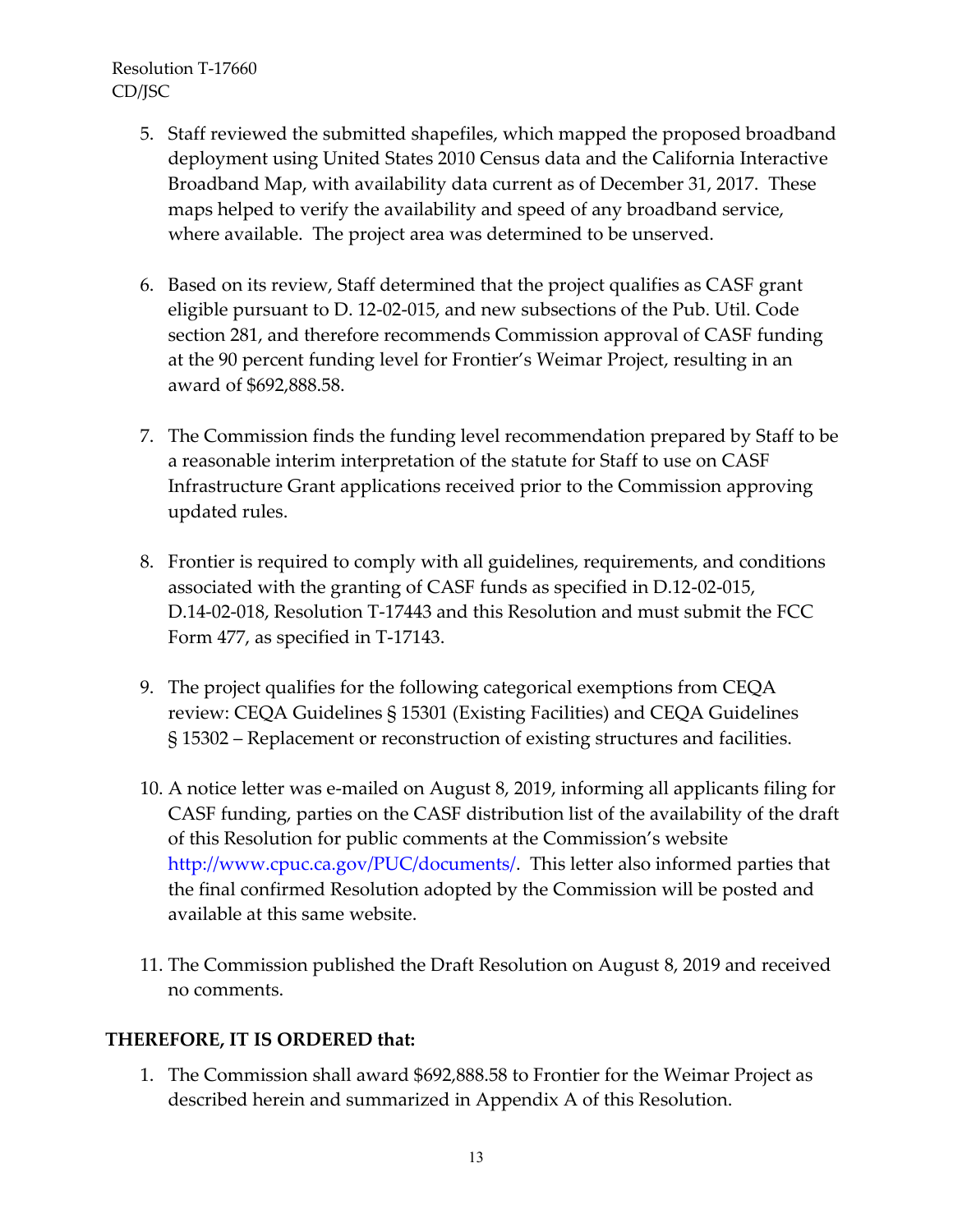- 2. The program fund payment of \$692,888.58 for this project in unserved areas shall be paid out of the CASF Infrastructure Grant Account in accordance with the guidelines adopted in D.12-02-015, D.14-02-018, D.18-12-018, Resolution T-17443, including compliance with CEQA.
- 3. Payments to Frontier shall be in accordance with Section XI of Appendix 1 of D.12-02-015, D.14-02-018, and Resolution T-17443, and in accordance with the process defined in the "Payments to CASF Recipients" section of this Resolution.
- 4. Frontier shall comply with all guidelines, requirements and conditions associated with the CASF funds award as specified in D.12-02-015, D.14-02-018, D.18-12-018, Resolution T-17443 and this Resolution and must submit the FCC Form 477 to the Commission, as specified in Resolution T-17143.
- 5. By receiving a CASF grant, Frontier agrees to comply with the terms, conditions, and requirements of the grant and thus submit to the jurisdiction of the Commission with regard to disbursement and administration of the grant.
- 6. Frontier must complete all construction covered by the grant on or before the grant's termination date. If the project will not be completed within the 24-month timeframe, Frontier must notify the Director of Communications Division as soon as it becomes aware of this possibility. The Commission may reduce payment for failure to satisfy this requirement if such notice is not provided.
- 7. If Frontier fails to complete the project in accordance with the terms outlined in D.12-02-015, D.14-02-018, D.18-12-018, Resolution T-17443 and this Resolution, Frontier must reimburse some or all of the CASF funds that it has received.
- 8. Frontier must sign and return a consent form agreeing to the conditions set forth in this Resolution.
- 9. Frontier must submit a project completion report prior to receiving final payment.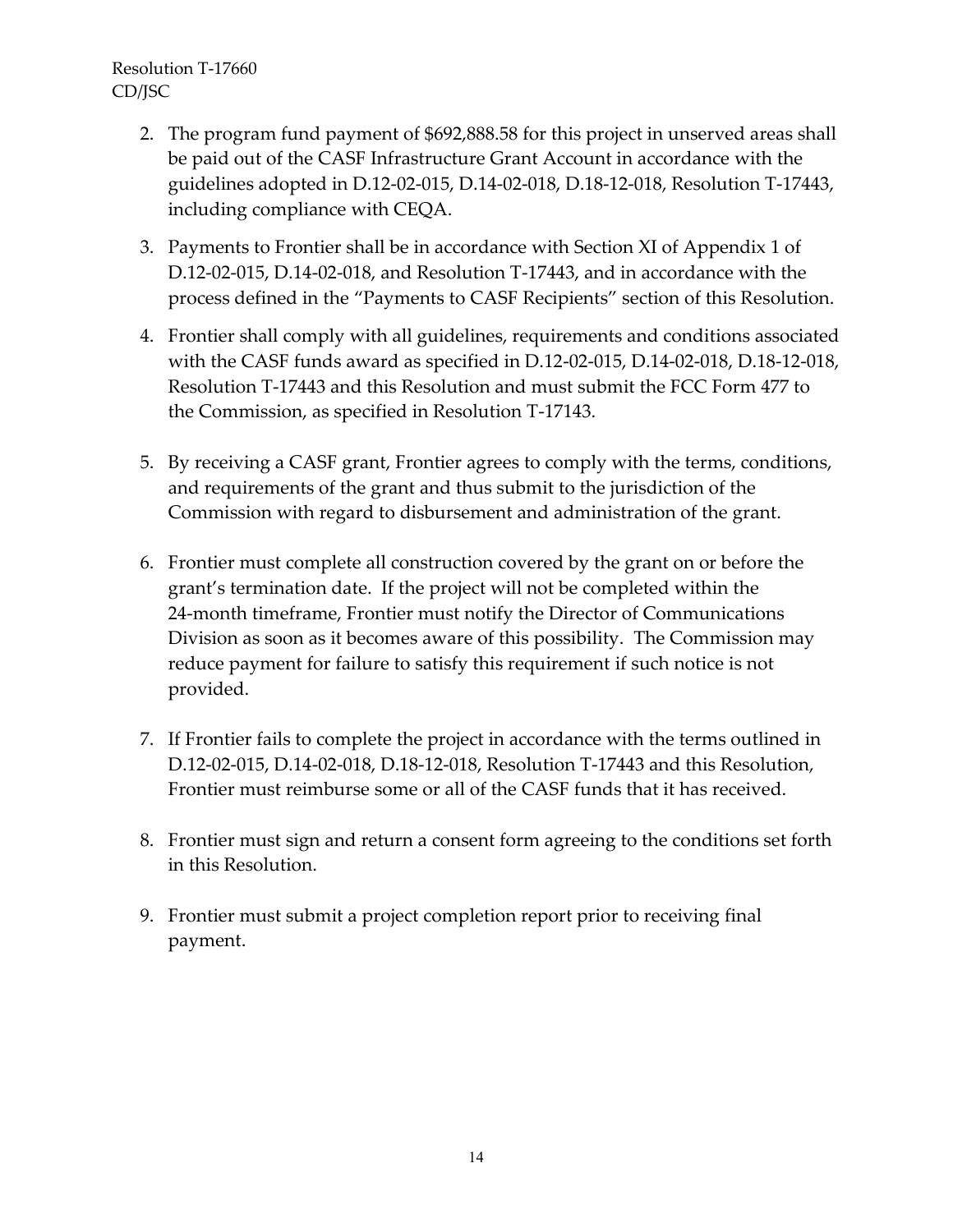This Resolution is effective today.

I hereby certify that this Resolution was adopted by the Public Utilities Commission at its regular meeting on September 12, 2019. The following Commissioners approved it:

/s/ ALICE STEBBINS

Alice Stebbins Executive Director

MARYBEL BATJER President LIANE M. RANDOLPH MARTHA GUZMAN ACEVES CLIFFORD RECHTSCHAFFEN GENEVIEVE SHIROMA **Commissioners**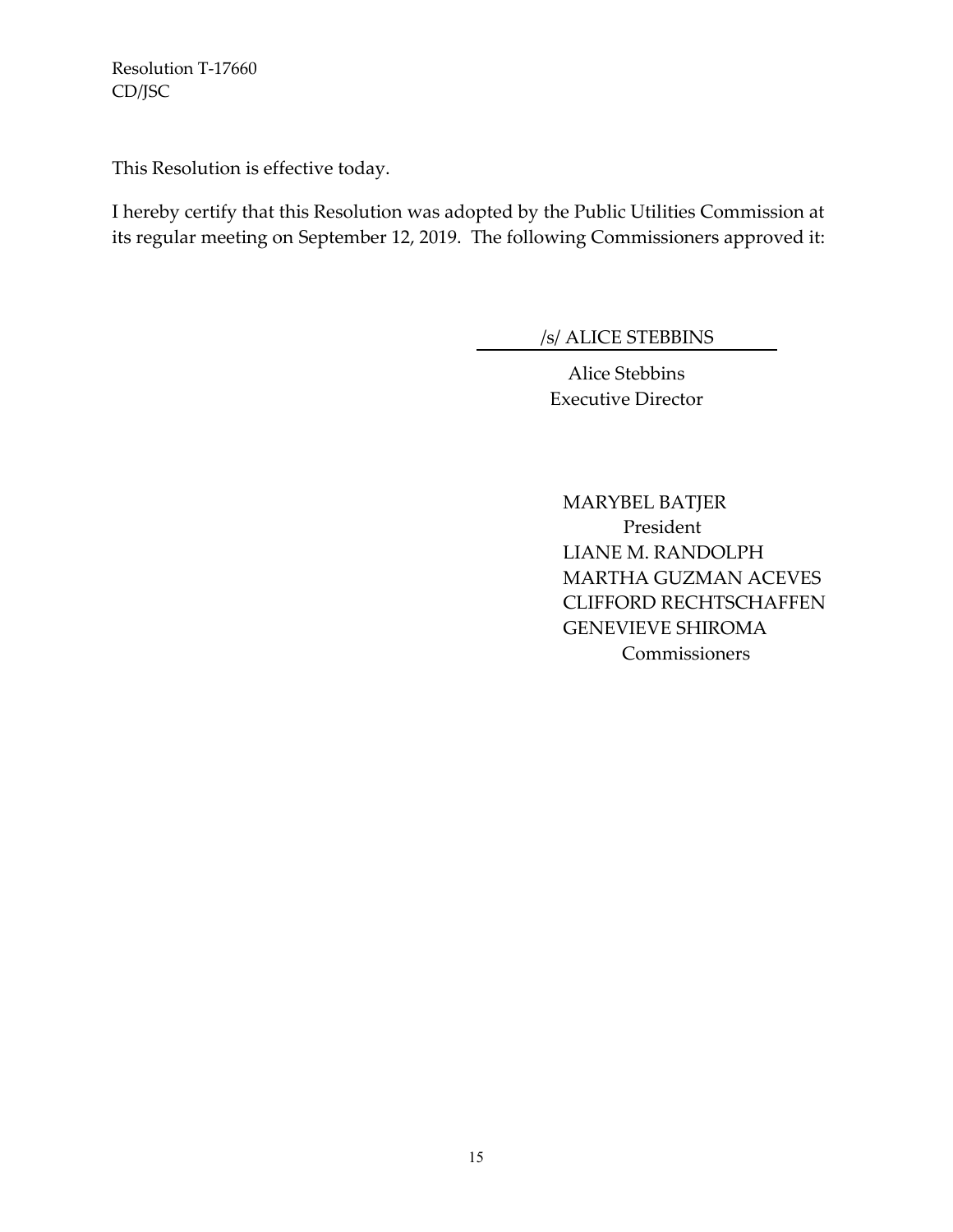# **APPENDIX A Resolution T-17660 Frontier Weimar Project CASF Applicant Key Information**

| Project Name                                       | <b>Frontier California Weimar Project</b>                                                                                                                                                                                                                                                                                                                                                      |  |
|----------------------------------------------------|------------------------------------------------------------------------------------------------------------------------------------------------------------------------------------------------------------------------------------------------------------------------------------------------------------------------------------------------------------------------------------------------|--|
| Project Plan                                       | The project proposes to upgrade existing wireline infrastructure in<br>Weimar including the installation of approximately 1,000 feet of fiber optic<br>cable to enable VDSL2 service for up to 148 CASF-eligible households. For<br>the middle mile, Frontier will and lease a 10G circuit from CenturyLink.<br>The project will provide up to 115 Mbps download and 12 Mbps upload<br>speeds. |  |
| Project Size (in square<br>miles)                  | 4.0 sq. miles for last mile                                                                                                                                                                                                                                                                                                                                                                    |  |
| Download/Upload speed                              | 10 Mbps / 1 Mbps                                                                                                                                                                                                                                                                                                                                                                               |  |
| Location                                           | <b>Placer County</b>                                                                                                                                                                                                                                                                                                                                                                           |  |
| Community Name                                     | Weimar                                                                                                                                                                                                                                                                                                                                                                                         |  |
| Census Block Groups                                | 060610220022<br>060610220023<br>060610219022<br>060610219011<br>060610219012                                                                                                                                                                                                                                                                                                                   |  |
| Median Household Income                            | \$65,874                                                                                                                                                                                                                                                                                                                                                                                       |  |
| Zip Codes                                          | 95703<br>95713<br>95722                                                                                                                                                                                                                                                                                                                                                                        |  |
| <b>Estimated Potential</b><br>Subscriber Size      | 148 households (2010 US Census)                                                                                                                                                                                                                                                                                                                                                                |  |
| <b>Applicant Expectations</b>                      | 118 customers (80-percent take rate)                                                                                                                                                                                                                                                                                                                                                           |  |
| Pricing Plan (Monthly)                             | Simply Internet (stand-alone pricing):<br>Min: 9-12 Mbps / 1 Mbps for \$25; Max: 115 Mbps /7 Mbps for \$60<br>LifeLine for \$13.99                                                                                                                                                                                                                                                             |  |
| Deployment Schedule<br>(from permit approval date) | 11 months                                                                                                                                                                                                                                                                                                                                                                                      |  |
| Eligible Proposed Project<br>Budget (Total)        | \$769,876.20                                                                                                                                                                                                                                                                                                                                                                                   |  |
| CASF Grant Amount (90<br>percent)                  | \$692,888.58                                                                                                                                                                                                                                                                                                                                                                                   |  |
| Applicant Funded (10<br>percent)                   | \$76,987.62                                                                                                                                                                                                                                                                                                                                                                                    |  |
| Recommended Grant per<br>household passed          | \$4,681.68                                                                                                                                                                                                                                                                                                                                                                                     |  |